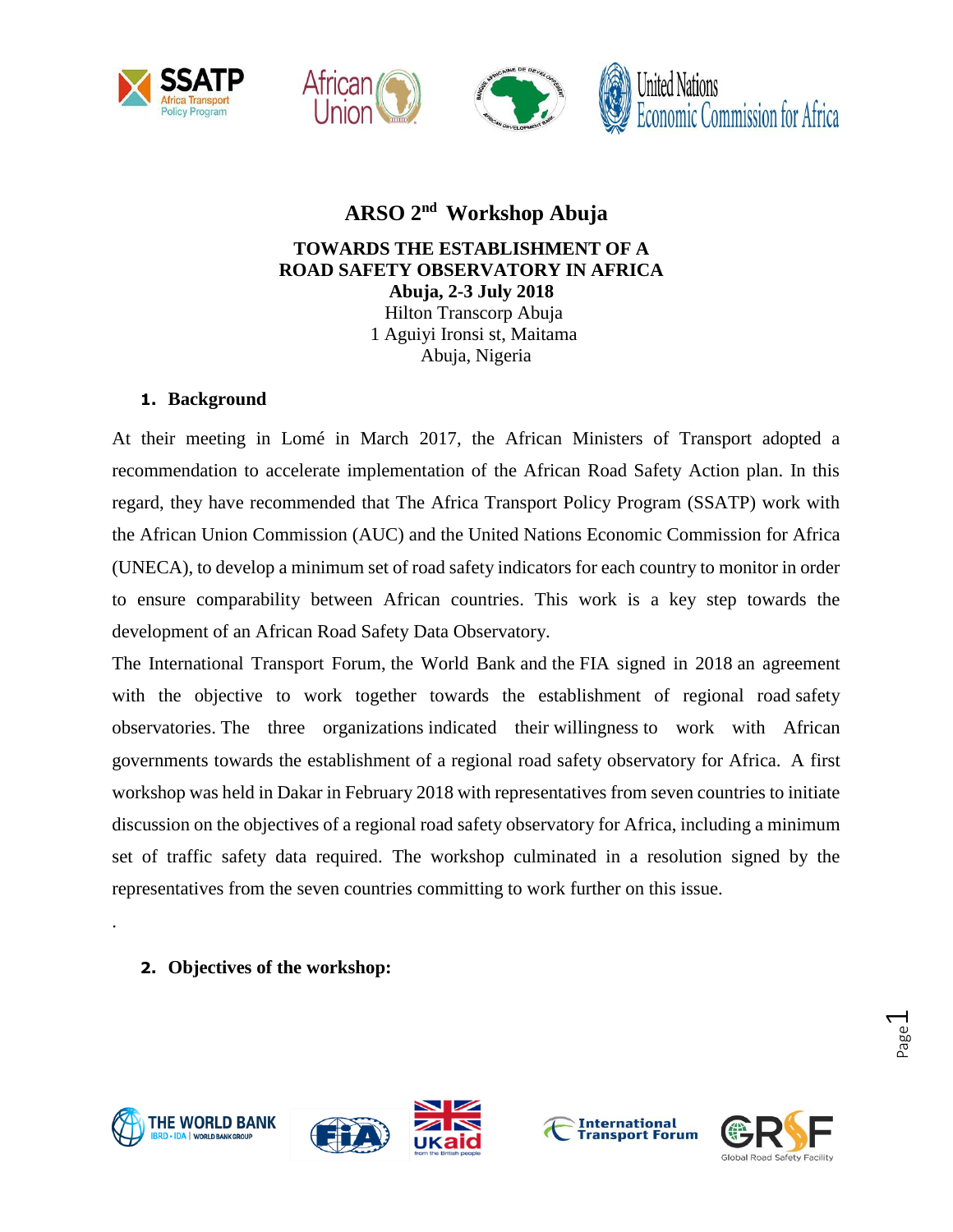







J The objectives of the second workshop are to pursue the discussions initiated in Dakar to shape the way towards the establishment of a road safety observatory in Africa. The workshop will aim in particular at:

- Creating consensus on the objectives of the observatory
- Develop criteria for the establishment of a technical secretariat
- Establish partnership with international institutions and organizations
- Agreement on minimum set of indicators

### **3. Format:**

Two-day workshop with interactive discussion with participants.

### **4. Audience:**

The workshop will involve:

- Government representatives from African countries
- Representatives from Regional Economic Groups and Corridor management authorities
- Representatives of development partners
- International road safety experts.

## **5. Attendance List:**

| Mrs. Memunatou<br><b>KOROMA</b>                 | Ag. Executive Director                                      | Sierra Leone Road Safety<br>Authority                                     | Sierra Leone |
|-------------------------------------------------|-------------------------------------------------------------|---------------------------------------------------------------------------|--------------|
| Mr. Amlaku<br>Alemayehu KASSIE                  |                                                             | Council Office Ministry of<br><b>Transport</b>                            | Ethiopia     |
| Mr. Daki Anoumou<br>DAKITSE-<br><b>BENISSAN</b> | Monitoring and<br><b>Evaluation Specialist</b>              | Abidjan-Lagos Corridor<br>Organization (Alco)                             | Togo         |
| Mr. Gideon Chikamai<br><b>INGUTIAH</b>          | Deputy Director,<br><b>Transport Policy and</b><br>Planning | Norther Corridor Transit and<br><b>Transort Coordination</b><br>Authority | Kenya        |
|                                                 | National Director for<br><b>Transport Safety</b>            | Ministry pf Transport and<br>Communication                                | Mozambique   |







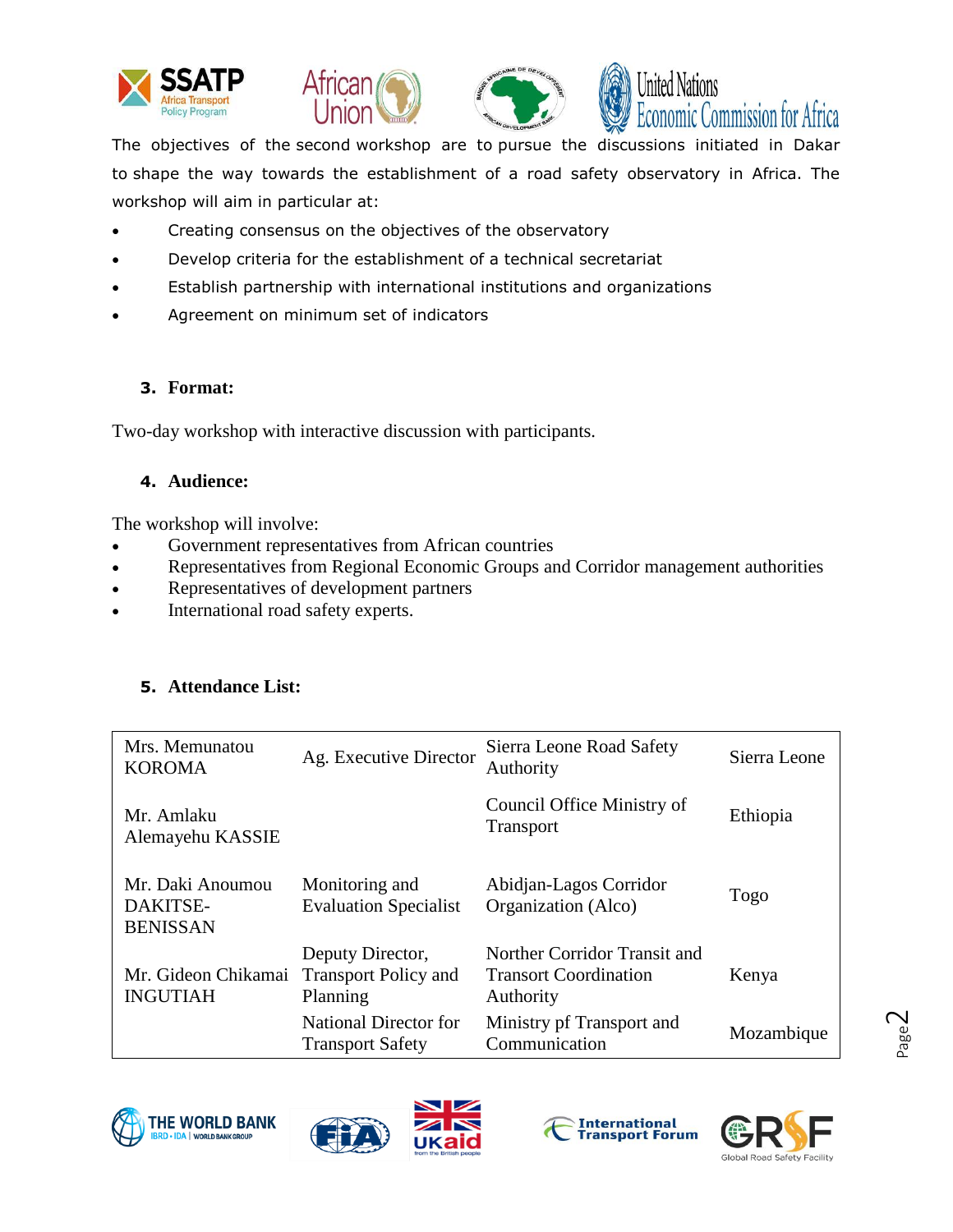



l



### Mr. Paulo Zeca RICARDO

| Mr. Georges ANAGONOU                       | Head of<br>Communication<br>and Cooperation<br>Division                                       | Centre National de Securite<br>Routiere (CNSR)                                                                                                               | Cotonou                    |
|--------------------------------------------|-----------------------------------------------------------------------------------------------|--------------------------------------------------------------------------------------------------------------------------------------------------------------|----------------------------|
| Mr. Edith Aubin<br><b>ADOUKONOU</b>        | Director                                                                                      | Centre National de Securite<br>Routiere (CNSR)                                                                                                               | Cotonou                    |
| Mr. Emmanuel KOUELA                        | Directeur de<br>Cabinet                                                                       | Ministere des Transports,<br>de la Mobilite Urbaine et<br>de la Securite Routiere                                                                            | Ouagadougou                |
| Mr. Edouard Nyandwi                        | Conseiller<br>Technique au<br>cabinet du ministre                                             | Ministere des Transports,<br>des travaux publics, de<br>l'equipement et de<br>l'amenagement du territoire                                                    | Burundi                    |
| Divine MBAMOME<br><b>NKENDONG</b>          | Director of Road<br>Transport                                                                 | Ministry of Transport                                                                                                                                        | Cameroon                   |
| Mr. Raymond DOKA                           | Director of Road<br><b>Traffic and Road</b><br>Safety                                         | Ministry of Transport and<br>Meteorology                                                                                                                     | Central Africa<br>Republic |
| Mr. Djiguidei MOUSSA<br><b>CHAHA</b>       | Directeur adjoint<br>de l'industrie et de<br>la reglementation<br>des trsnports de<br>surface | Ministere des<br>Infrastructures, des<br>Transports et du<br>Desenclavement                                                                                  | Chad                       |
| Attoumani SATY                             | Assistant of the<br><b>Vice President</b>                                                     | Vice Presidence Chargee<br>du Ministere des<br>Transports, des Postes et<br>Telecommunication,<br>Technologies de<br>l'Information et de la<br>Communication | Comores                    |
| Mr. Jean Baptiste<br>Kushlinganine NTAGOMA | Projects                                                                                      | Coordonnateur des Ministere des TransportS et<br>Communications                                                                                              | <b>DRC</b>                 |
| Mr. Richard MUKUALA<br><b>MUZAMA</b>       | Conseiller routier                                                                            | Ministere des Transport et<br>Communications                                                                                                                 | <b>DRC</b>                 |
| Mr. Tidjane Amadou<br><b>KAMAGATE</b>      | Directeur des<br>Etudes                                                                       | Office de Securite Routiere<br>(OSER)                                                                                                                        | Cote d'Ivoire              |
| Mr. Atnafseged Kifle<br><b>DEMEKE</b>      | Adviser                                                                                       | Ministry of Transport                                                                                                                                        | Ethiopia                   |
|                                            |                                                                                               |                                                                                                                                                              |                            |







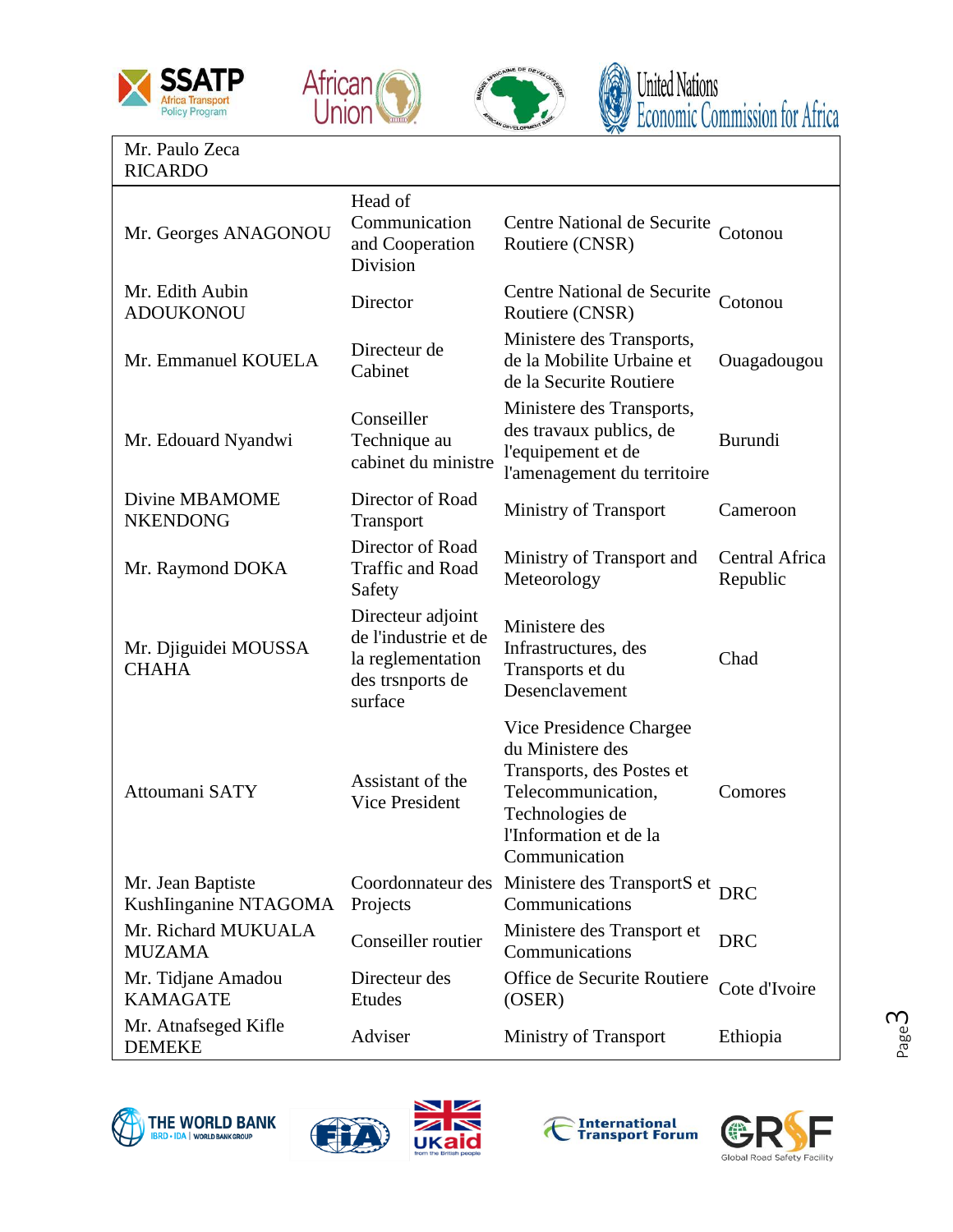







|                                                                |                                                                  | VOEVELOPMENT<br><b>EXAMPLE DEVILUITIE COMMITTOUR LIST</b>                                        |            |
|----------------------------------------------------------------|------------------------------------------------------------------|--------------------------------------------------------------------------------------------------|------------|
| Mr. Sekati SANNEH                                              | <b>Transport Planner</b>                                         | Ministry of Transport,<br>Work and Infrastructure                                                | The Gambia |
| Mrs. Irene Odokai<br><b>MESSIBA</b>                            | Director                                                         | Ministry of Transport                                                                            | Ghana      |
| Mrs. Kinini Julia<br><b>MARHELOS</b>                           | Director                                                         | Ministry of Public Works<br>and Transport                                                        | Lesotho    |
| Mrs. Rebecca Adrews<br><b>KABA</b>                             | Director                                                         | <b>Ministry of Transport</b>                                                                     | Liberia    |
| Tsirisoa<br>RAKOTONDRAVOAVY                                    | Director of<br>Transport                                         | Ministry of Transport and<br>Meteorology                                                         | Madagascar |
| Francia Fergus GONDWE                                          | Acting Director of<br>Road Traffic and<br><b>Safety Services</b> | Ministry of Transport and<br><b>Public Works</b>                                                 | Malawi     |
| Mr. Mamadou Sidiki<br><b>KONATE</b>                            | <b>Directeur General</b>                                         | Agence Nationale de la<br><b>Securite Routiere</b><br>(ANASER)                                   | Mali       |
| Mr. Benaceur<br><b>BOULAAJOUL</b>                              | Secrétaire<br>Permanent                                          | Ministere de l'Equipement,<br>du Transport, de la<br>Logistique de l'Eau, chargé<br>du Transport | Morocco    |
| Mr. Mohamed ELY<br><b>AOUBECK</b>                              | Transport                                                        | Deputy Director for Ministry of Equipment and<br>Transport                                       | Mauritania |
| Mr. Juluis John CHAMBO                                         | Director of Safety<br>and Environment                            | Ministry of Works<br>Transport and<br>Communication                                              | Tanzania   |
| Mme. Nanamolla OURO -<br><b>BANG'NA</b> epse<br><b>KLOWOME</b> | Chef de la Division<br>des statistiques                          | du Controle et de la Direction des Transports<br>Reglementation et Routiers et Ferroviaires      | Togo       |
| Mr. Khaled MECHRI                                              | Directeur de la<br>Securite                                      | Ministère du Transport                                                                           | Tunisie    |
| Mr. Ronald AMANYIRE                                            | Secretary of<br>National Road<br><b>Safety Concil</b>            | Ministry of Works and<br>Transport                                                               | Uganda     |
| Obio Murambiwa<br><b>CHINYERE</b>                              | <b>Managing Director</b>                                         | Traffic Safety Council of<br>Zimbabwe                                                            | Zimbabwe   |